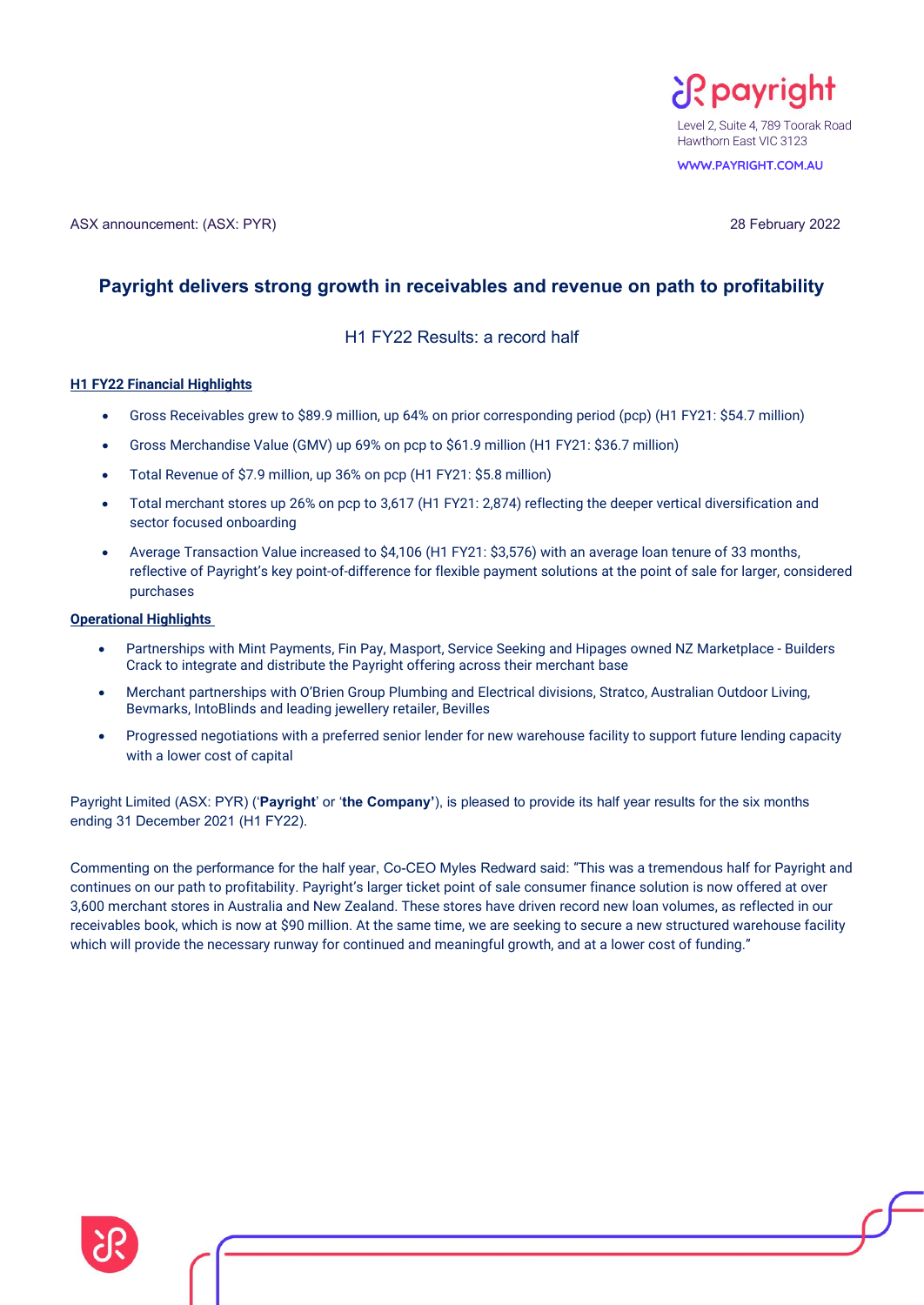¿R payright

Level 2, Suite 4, 789 Toorak Road Hawthorn East VIC 3123

**WWW.PAYRIGHT.COM.AU**



# **Financial Update: a record half**



Payright's gross receivables balance continues to accelerate quarter on quarter, with \$20.5 million added during H1 FY22. A major driver of gross receivables is GMV, a proxy for loan book originations, which was up 69% to \$61.9 million. In particular, the Company delivered GMV of \$34.4 million in Q2 FY22, up \$6.8 million on the prior quarter and the largest increase to date.

Total merchant stores increased by 26% to 3,617 (H1 FY21: 2,874) reflecting the deeper vertical diversification and sector focused onboarding. In particular, the home improvement sector has been a strong vertical for the Company over the period and the introduction of leading jewellery retailer, Bevilles, further supports our industry diversification strategy and strengthens our position as provider of choice for considered purchases at the point of sale.

Payright delivered H1 FY22 revenue of \$7.9 million for H1 FY22, up 36% on pcp. The Company recognises revenue in accordance with accounting standard AASB9 which requires revenue (both merchant and customer fees) to be deferred and recognised over the life of the loan. As Payright has an average loan term of approximately 28 months, only part of the revenue from a loan is reported in the period in which it is written. Therefore, the Company's revenue profile is similar to that of traditional consumer finance lender (albeit Payright does not charge interest). As a result, as of 31 December 2021, Payright had contracted future revenues of \$16.8 million, relating to loans already written.

Operating costs of \$8.1 million were 6% lower compared to H2 FY21, resulting in an improved operating loss of \$6.0 million (H2 FY21: \$7.9 million). The Company anticipates minimal increase in the cost base in H2 FY22, and when combined with strong revenue growth, and potential for reduced funding costs, there is a clear pathway to operating profitability.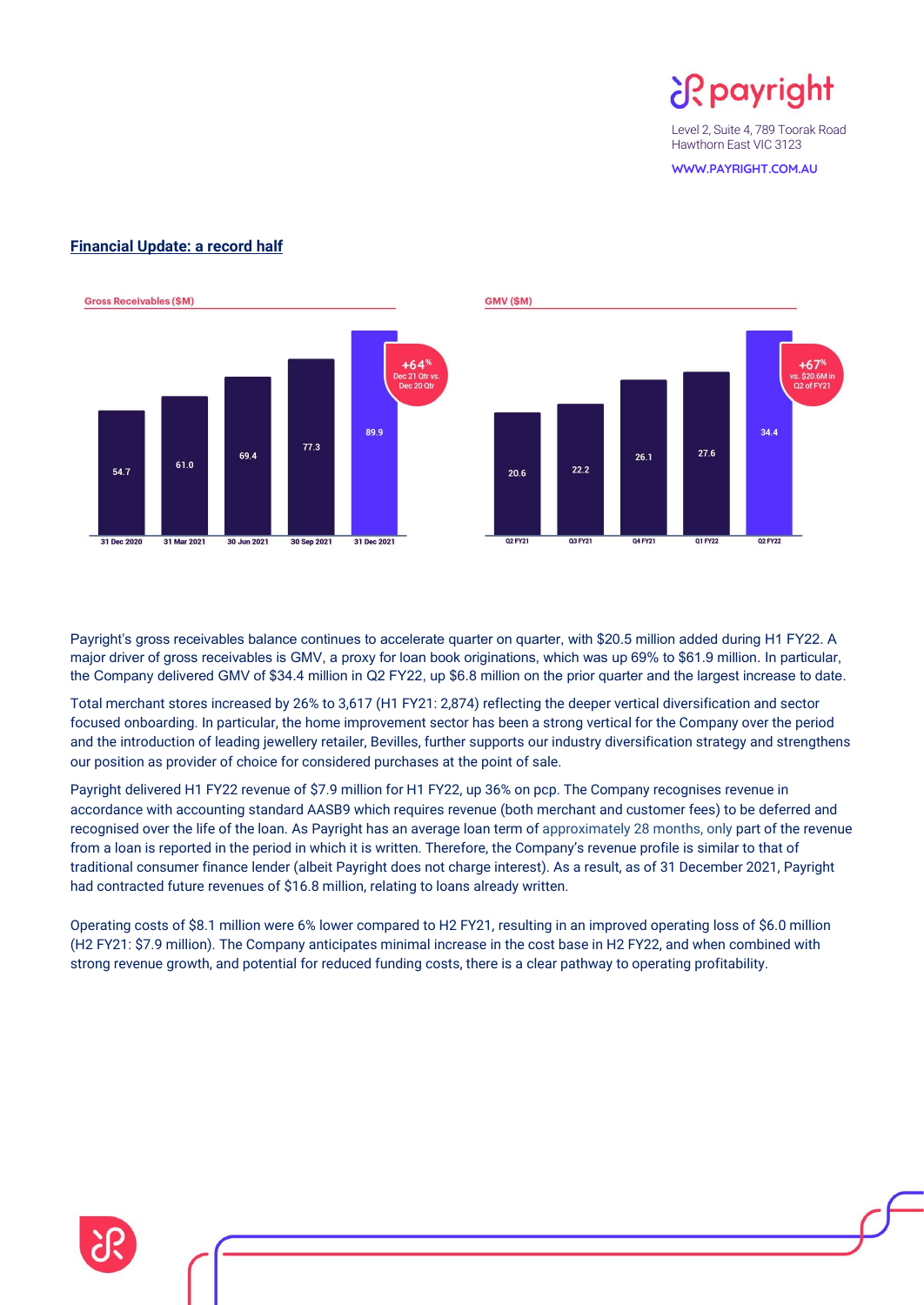

**WWW.PAYRIGHT.COM.AU**

|                                           | <b>H1 FY21</b><br>(SM) | <b>H2 FY21</b><br>(SM) | <b>H1 FY22</b><br>(SM) | % Var<br>(H1 FY22 v H2 FY21) |
|-------------------------------------------|------------------------|------------------------|------------------------|------------------------------|
| Income                                    | 5.8                    | 6.3                    | 7.9                    | 25%                          |
| <b>Finance Costs</b>                      | $-3.0$                 | $-3.0$                 | $-3.9$                 | 30%                          |
| <b>Expected Credit Losses</b>             | $-0.6$                 | $-2.6$                 | $-1.9$                 | $-27%$                       |
| <b>Gross Profit</b>                       | 2.2                    | 0.7                    | 2.1                    | 200%                         |
|                                           |                        |                        |                        |                              |
| <b>Administration Costs</b>               | $-0.4$                 | $-0.7$                 | $-0.8$                 | 14%                          |
| <b>Consulting &amp; Professional Fees</b> | $-1.2$                 | $-1.0$                 | $-0.9$                 | $-10%$                       |
| <b>Employee Benefits Expense</b>          | $-3.9$                 | $-5.0$                 | $-5.3$                 | 6%                           |
| <b>Marketing and Advertising</b>          | $-0.7$                 | $-1.4$                 | $-0.5$                 | $-64%$                       |
| Depreciation                              | $-0.1$                 | $-0.1$                 | $-0.1$                 | $0\%$                        |
| <b>Other Expenses</b>                     | $-0.7$                 | $-0.4$                 | $-0.5$                 | 25%                          |
| <b>Total Operating Expenses</b>           | $-7.0$                 | $-8.6$                 | $-8.1$                 | $-6%$                        |
|                                           |                        |                        |                        |                              |
| <b>Operating Loss</b>                     | $-4.8$                 | $-7.9$                 | $-6.0$                 | $-24%$                       |

# **Operational Update: reinforcing position as provider of choice for higher-value purchases**

The company has continued to acquire quality merchants, who are adopting Payright as a point-of-sale finance solution for larger ticket transactions. Over the half, Payright entered into a partnership with Mint Payments to integrate and distribute the Payright offering across its merchant base, and also announced a number of strategic and merchant partnerships, including Masport, Service Seeking, O'Brien Group Plumbing and Electrical divisions, Australian Outdoor Living, Stratco, Bevmarks, IntoBlinds, Hipages owned NZ marketplace – Builder's Crack, and leading jewellery retailer, Bevilles.

The Company has continued to progress negotiations for a new warehouse facility which, if and when secured, will result in the necessary runway for continued and meaningful growth, and at a lower cost of funding. In conjunction with the warehouse facility, the Company will continue to consider its capital structure and mix to support its growth ambitions.

> Level 2, Suite 4, 789 Toorak Road Hawthorn East VIC 3123

**WWW.PAYRIGHT.COM.AU**